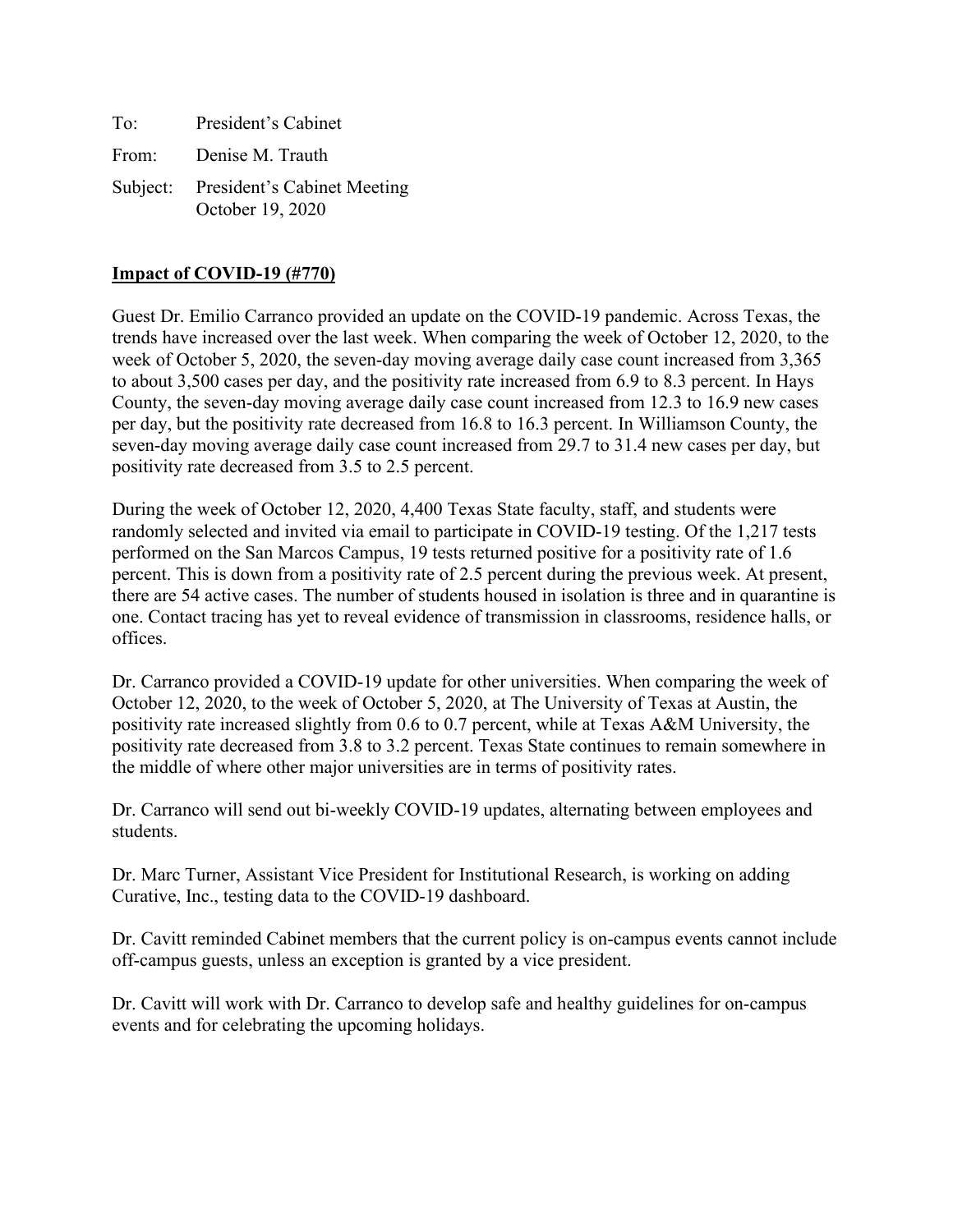## **Commencement (#143)**

Guests Dr. Vedaraman Sriraman, Associate Vice President for Academic Affairs; Ms. Kristin McDaniel, Commencement Coordinator; Mr. Elias Martinez, Assistant Vice President for University Marketing; and Mr. Whitten Smart, Special Assistant to the Vice President for Information Technology discussed the fall 2020 Commencement planning. Provost Bourgeois shared the results of the fall 2020 commencement surveys sent to spring and summer 2020 graduates, fall 2020 candidates, faculty, and staff. As of October 19, 2020, 80 percent of the spring and summer graduate responders (n=879) and 85 percent of the fall candidate responders (n=1,249) indicated that they would attend a socially distanced outdoor commencement ceremony requiring masks in Bobcat stadium. In contrast, 79 percent of faculty responders  $(n=348)$  and 71 percent of staff responders  $(n=228)$  indicated that they would not. Cabinet members discussed revisions to the health and safety protocol to consider/address the common concerns raised in the survey.

Cabinet members approved in-person commencement ceremonies to be held on December 11, 2020, in addition to a virtual commencement ceremony on December 12, for fall 2020 graduates. Spring and summer 2020 graduates will have the opportunity to attend in-person commencement ceremonies on December 10, 2020.

The number and times of ceremonies were discussed. However, final decisions will be based on the number of formal RSVPs received from participants. Only four guests per candidate will be allowed entry. The ceremonies will be spaced far enough apart to allow adequate time for cleaning and disinfecting of the facilities.

To enhance the quality of the virtual commencement ceremony, Cabinet members discussed hiring a producer. Mr. Martinez reported that University Marketing has reached out to six production companies, and he will provide additional information to the Cabinet members via email.

#### **Crisis Management (#710)**

Dr. Breier and guests Ms. Sandy Pantlik, Assistant Vice President of University Advancement; and Ms. Yvonne Rhodes Assistant Director of Communications provided an update to the Rapid Response Guide. The focus of the guide is to guide red team activation and follow-up messaging in response to an emergency situation. The guide clarifies the differences in messages between University Police Department and University Communications.

Dr. Trauth asked that a statement indicating that Texas State officials do not comment on personnel issues be added to the guide. Dr. Trauth also requested that the guide contain instructions to send out a statement in the event of a student, faculty, or staff on-campus death. Dr. Cavitt suggested to add Round Rock Campus points of contacts to the emergency contact list.

Dr. Lloyd will add a "Red Team" channel to Teams to store related documents.